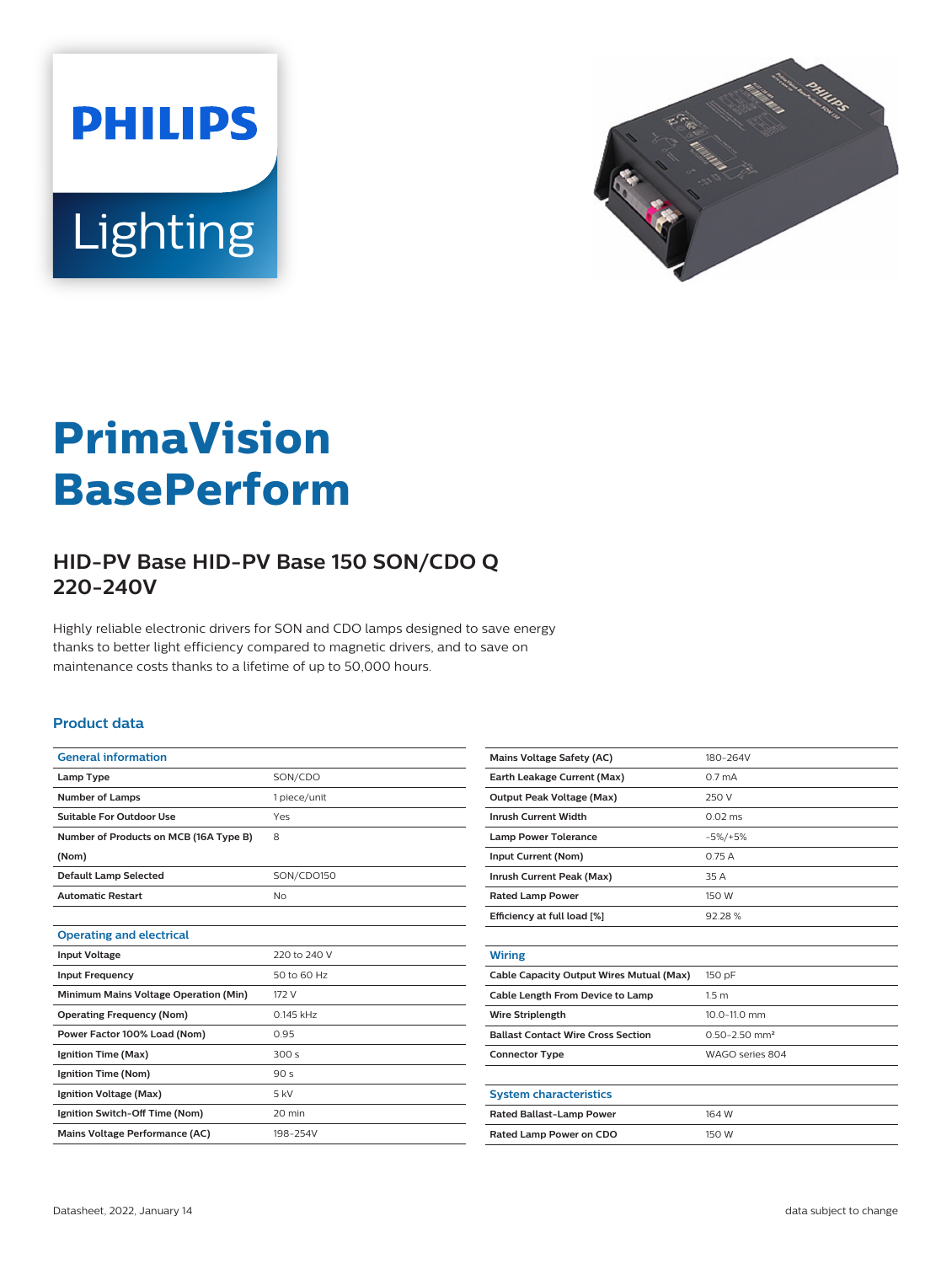### **PrimaVision BasePerform**

| <b>System Power on CDO</b>                    | 164 W                         |
|-----------------------------------------------|-------------------------------|
| Lamp Power on CDO                             | 150 W                         |
| Power Loss on CDO                             | 14 W                          |
| <b>Rated Lamp Power on Son</b>                | 150 W                         |
| <b>System Power on Son</b>                    | 164 W                         |
| <b>Lamp Power on Son</b>                      | 150 W                         |
| Power Loss on Son                             | 14 W                          |
|                                               |                               |
| <b>Temperature</b>                            |                               |
| T-Ambient (Max)                               | 55 °C                         |
| T-Ambient (Min)                               | $-30 °C$                      |
| T-Storage (Max)                               | 55 °C                         |
| T-Storage (Min)                               | $-30$ °C                      |
| T-Case Lifetime (Nom)                         | 80 °C                         |
| T-Case Switch Off (Min)                       | 90 °C                         |
|                                               |                               |
| <b>Controls and dimming</b>                   |                               |
| Programmable Lamp Settings                    | None                          |
| <b>Pre-Set Integrated Controls</b>            | None                          |
| <b>Programmable Dimming Options</b>           | None                          |
| <b>Control Input Protection</b>               | Yes (Basic insulation)        |
|                                               |                               |
| <b>Mechanical and housing</b>                 |                               |
| Housing                                       | Q                             |
|                                               |                               |
| <b>Approval and application</b>               |                               |
| <b>Surge Protection (Common/Differential)</b> | EN61547 (L-L 2kV, L-G 4kV) kV |
| <b>IP Classification Luminaire</b>            | 20                            |
| <b>Active Temperature Protection</b>          | Yes                           |

| EMI 9 kHz  300 MHz                        | CISPR 15 ed 7.2                          |
|-------------------------------------------|------------------------------------------|
| EMI 30 MHz  1000 MHz                      | CISPR15 Edition 7.2                      |
| <b>Safety Standard</b>                    | IEC 607, 609, 926, 928   No Standard for |
|                                           | HID Lamp drivers exists. Requirements in |
|                                           | these standards to be used if considered |
|                                           | relevant for the product.]               |
| <b>Quality Standard</b>                   | ISO 9000:2000                            |
| <b>Environmental Standard</b>             | ISO 14001                                |
| <b>Harmonic Current Emission Standard</b> | IEC 61000-3-2                            |
| <b>Vibration Standard</b>                 | IEC 68-2-6 Fc (10-150Hz, 2G)             |
| <b>Bumps Standard</b>                     | IEC 68-2-29 Eb (10G/16ms)                |
| <b>Humidity Standard</b>                  | EN 61347-2-12 clause 11                  |
| <b>Approval Marks</b>                     | CE marking ENEC certificate VDE-EMV      |
|                                           | certificate                              |
| <b>Hum And Noise Level</b>                | $<$ 30 dB(A)                             |
|                                           |                                          |
| <b>Product data</b>                       |                                          |
| Full product code                         | 871869653157000                          |
| Order product name                        | HID-PV Base HID-PV Base 150 SON/CDO      |
|                                           | O 220-240V                               |
| EAN/UPC - Product                         | 8718696531570                            |
| Order code                                | 913712008966                             |
| Numerator - Quantity Per Pack             | 1                                        |
| Numerator - Packs per outer box           | 12                                       |
| Material Nr. (12NC)                       | 913712008966                             |
| Net Weight (Piece)                        | 0.730 kg                                 |

#### **Dimensional drawing**



HID-PV Base HID-PV Base 150 SON/CDO Q 220-240V 4.5 mm 40.0 mm 150.0 mm 133.6 mm 90.0 mm 70.0 mm

**Product D1 C1 A1 A2 B1 B2**

**HID-PV Base HID-PV Base 150 SON/CDO Q 220-240V**